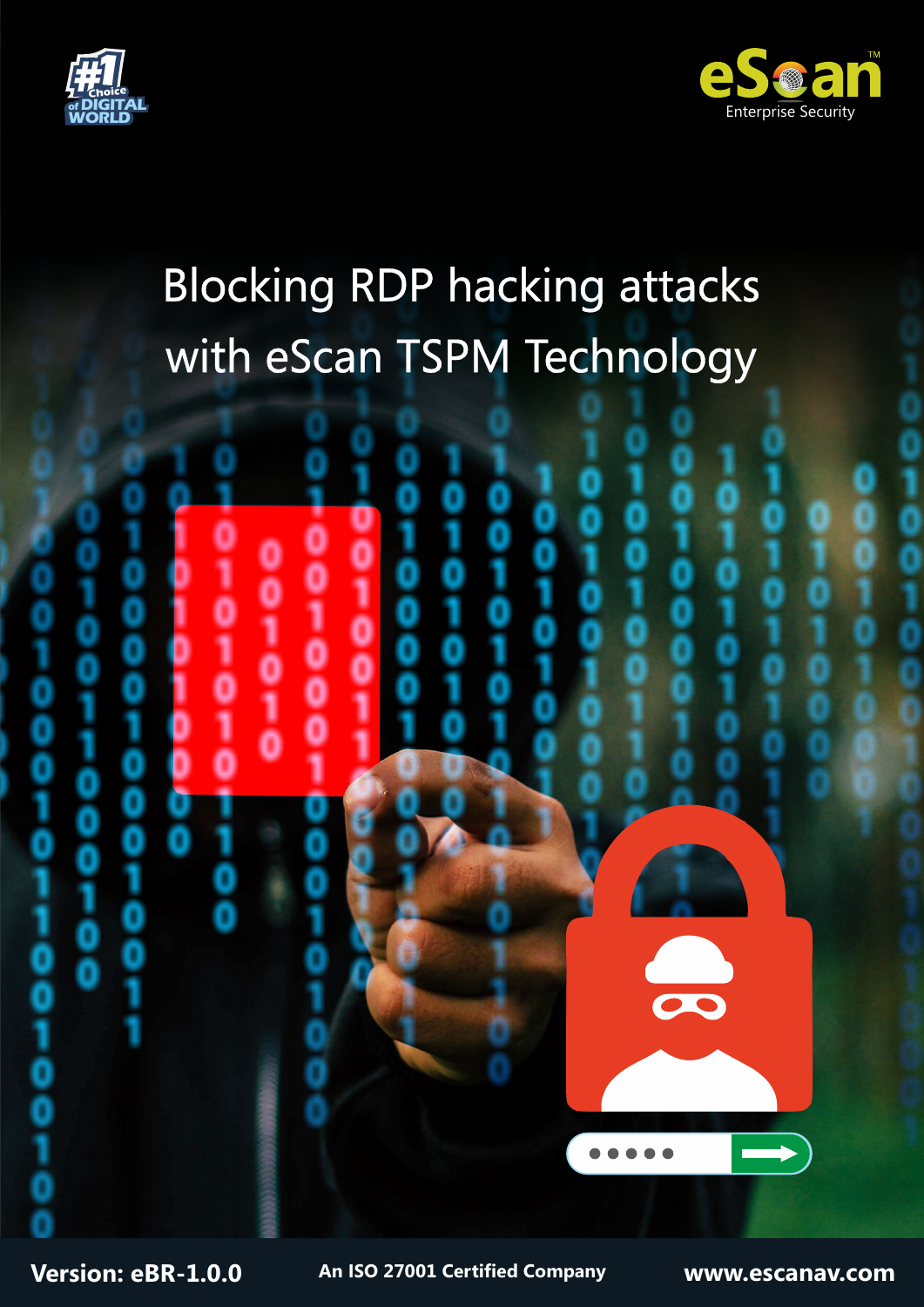



## **eScan Launches new TSPM Technology to block RDP hacking attacks**

With the growing complexity of cyber-attacks, enterprises are spending millions to avoid cyber-crime. However, due to bad security practices such as usage of elementary passwords for system access creates most vulnerable opportunity for cyber criminals. In such scenarios cyber criminals use brute force attack to take control of network. Based on "National Exposure Index" report by Rapid7, 73% of Indian RDP servers are exposed to bruteforce attacks, and ranks 18th on the Global Index.

In the last 2 months, eScan has noted that most ransomware attacks could be contributed to cyber criminals using rogue RDP sessions to take control of servers & injecting ransomware in order to extort ransom from unsuspecting companies. The methodology to do this is being smartly executed by taking all possible steps to proactively disable real-time monitoring technology and/or uninstalling any anti-malware products installed on the said end-points.

IT Administration and management of assets for every Organization is a tedious task, and in order to simplify this process of troubleshooting / maintenance, IT Administrators make use of various Remote Access Technologies viz. Remote Desktop Protocol (RDP) so as to access the graphical interface of another computer over a network connection.

It is to be noted that the security of RDP is limited to strong passwords and a secure connection by way of implementing TLS so as to mitigate various forms of brute-force / password guessing attacks or MITM attacks.

Due to various reasons not every organization implements password policies, and in many cases it is the user who has to choose their own password. Furthermore, password reuse is another area of concern which has to be addressed.

#### **Usage of RDP**

To facilitate Centralized Management of computers, organizations implement RDP and access these systems either through LAN or Internet. In order to protect RDP enabled systems from outsiders, VPN might be implemented but in majority of cases, Administrators configure the firewall to open up RDP for the systems they would want to manage remotely.